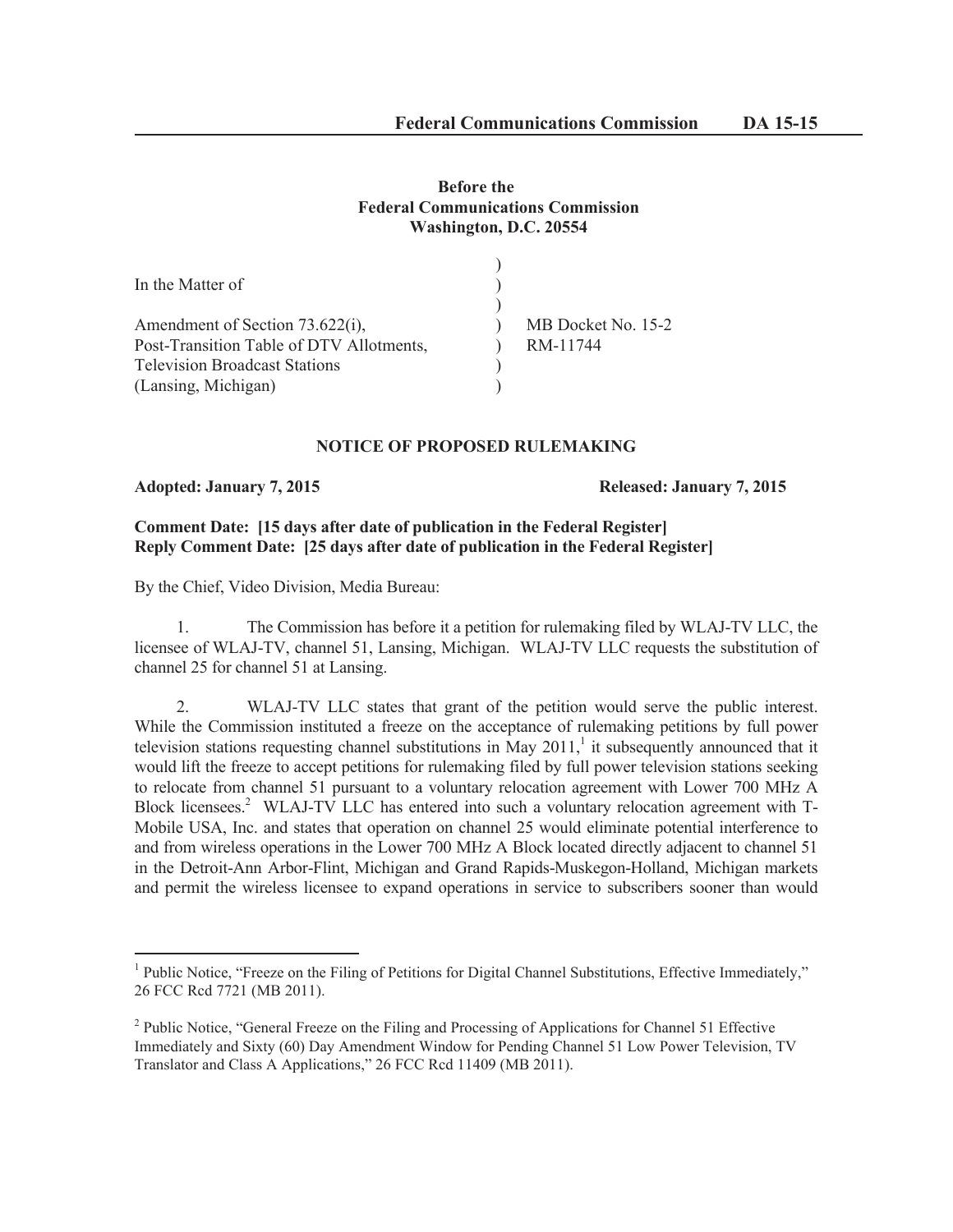otherwise be the case.<sup>3</sup>

3. We believe that WLAJ-TV LLC's proposal warrants consideration.<sup>4</sup> Channel 25 can be substituted for channel 51 at Lansing, Michigan as proposed, in compliance with the principal community coverage requirements of Section  $73.625(a)$  of the Commission's rules,<sup>5</sup> at coordinates 42-25-13 N. and 84-31-25 W. $^6$  In addition, we find that this channel change meets the technical requirements set forth in Sections 73.616 and 73.623 of the Commission's rules.<sup>7</sup> We propose to substitute channel 25 for channel 51 for station WLAJ-TV with the following specifications:

| City and State    |    | DTV Channel DTV Power (kW) | Antenna HAAT (m) |
|-------------------|----|----------------------------|------------------|
| Lansing, Michigan | 25 | 483.3                      | 300              |

4. Accordingly, we seek comments on the proposed amendment of the Post-Transition Table of DTV Allotments, Section  $73.622(i)$  of the Commission's rules, $8$  for the community listed below, to read as follows:

| City and State    | Channel No. |            |  |
|-------------------|-------------|------------|--|
|                   | Present     | Proposed   |  |
| Lansing, Michigan | 36, 38, 51  | 25, 36, 38 |  |

5. The Commission's authority to institute rule making proceedings, showings required, cut-off procedures, and filing requirements are contained in the attached Appendix and are incorporated by reference herein. Pursuant to Section 73.623(h) of the rules, mutually-exclusive

<sup>3</sup> WLAJ-TV LLC Petition for Rulemaking at 1-2.

<sup>4</sup> In determining whether to grant a rulemaking petition to relocate from channel 51, the Media Bureau must assess the extent to which grant of the petition will affect repacking flexibility in connection with the broadcast television spectrum incentive auction. *See In the Matter of Expanding the Economic and Innovation Opportunities of Spectrum Through Incentive Auctions*, GN Docket No. 12-268, Report and Order, 29 FCC Rcd 6567, 6658-59, para. 203 & n.658 (2014)(*Incentive Auction Report and Order*). Because the noise-limited contour of the proposed channel 25 facility is encompassed by the noise-limited contour of the station's licensed facility, protecting the channel 25 facility rather than the channel 51 facility will not significantly impact our flexibility.

 $5$  47 C.F.R. § 73.625(a).

<sup>6</sup> The proposed facility is located within the Canadian coordination zone, and the Canadian government has concurred with this allotment.

7 47 C.F.R. §§ 73.616, 73.623.

 $847$  C.F.R. § 73.622(i).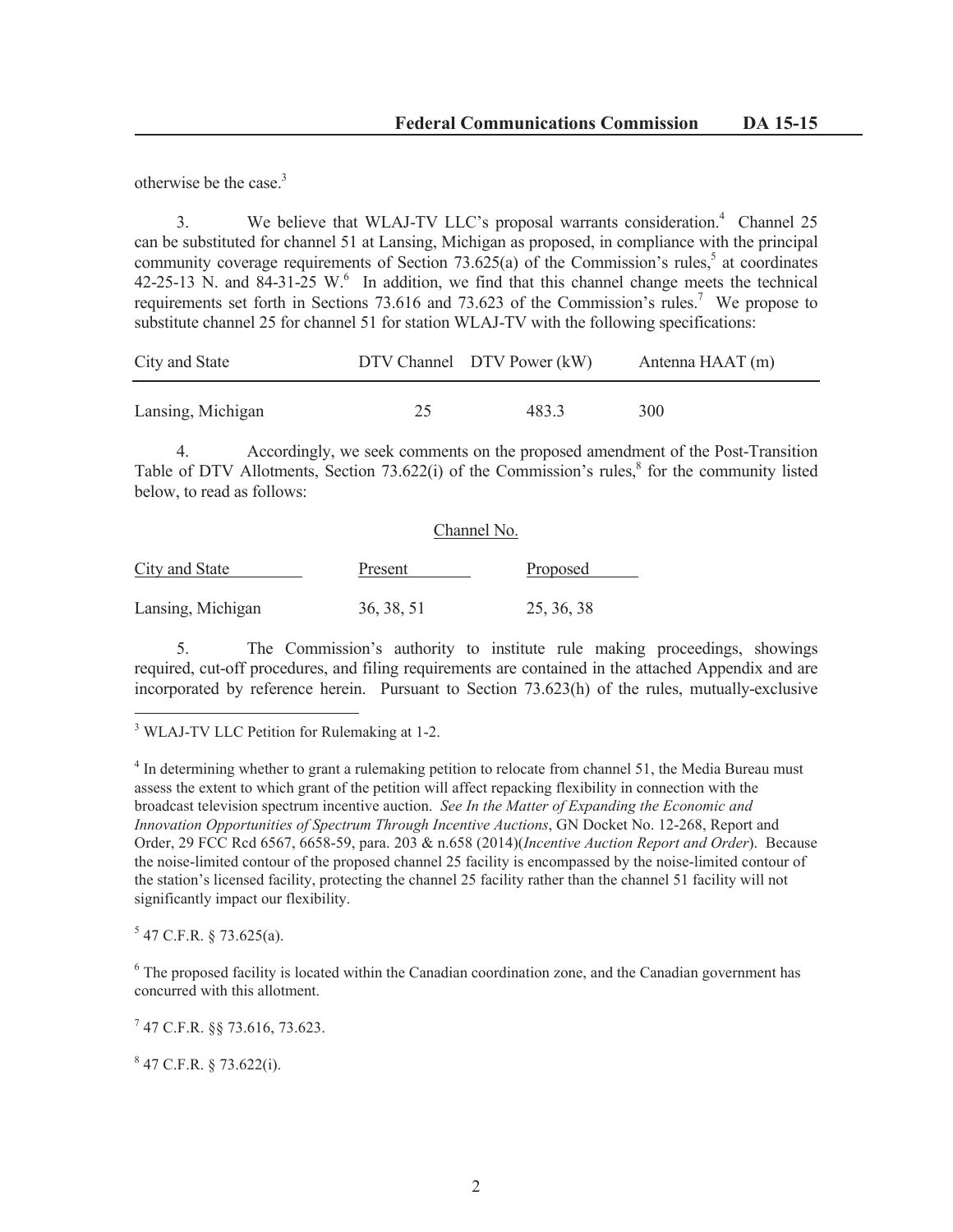applicants will be provided a 90-day period of time, from the date of a public notice identifying mutually-exclusive proposals, to resolve their mutual-exclusivity via engineering amendment or settlement.<sup>9</sup> If we receive an application on or before the date for filing initial comments in this proceeding, which proposes a facility which is mutually-exclusive with the proposal set forth herein, we will issue a public notice and the parties will have 90 days within which to resolve their mutualexclusivity. If the parties resolve their mutual-exclusivity, we will complete the rulemaking process by issuing the appropriate order. If the parties are unable to resolve their mutual-exclusivity, we will terminate this proceeding and dismiss the application.

6. Pursuant to Sections 1.415 and 1.419 of the Commission's rules, interested parties may file comments on or before [15 days after publication in the Federal Register] and reply comments on or before [25 days after publication in the Federal Register],<sup>10</sup> and are advised to read the Appendix for the proper procedures. Comments should be filed with the Federal Communications Commission, Office of the Secretary, 445 12th Street, S.W., Washington, D.C. 20554. Additionally, a copy of such comments should be served on the petitioner, or its counsel or consultant, as follows:

Christine Reilly, Esq. Pillsbury Winthrop Shaw Pittman LLP 2300 N Street, N.W. Washington, D.C. 20037-1128

7. Parties must file an original and one copy of each filing.<sup>11</sup> Filings can be sent by hand or messenger delivery, by commercial overnight courier, or by first-class or overnight U.S. Postal Service mail (although we continue to experience delays in receiving U.S. Postal Service mail). The Commission's contractor will receive hand-delivered or messenger-delivered paper filings

<sup>11</sup> See Amendment of Certain of the Commission's Part 1 Rules of Practice and Procedure and Part 0 Rules *of Commission Reorganization*, GC Docket No. 10-44, Report and Order, 26 FCC Rcd 1594, 1602, para. 21 (2011).

 $9^9$  47 C.F.R. § 73.623(h)(3).

 $10$  The Video Division's general practice is to allow interested parties 30 days after publication in the Federal Register to comment on a proposed television channel substitution, with a 15 day reply comment period. *See, e.g., Shreveport, Louisiana*, 23 FCC Rcd 10027 (Vid. Div. 2008). The Commission has stated its intention to begin accepting applications to participate in the broadcast television spectrum incentive auction in the fall of 2015, and to start the bidding process in early 2016. Public Notice, "Comment Sought on Competitive Bidding Procedures for Broadcast Incentive Auction 1000, Including Auctions 1001 and 1002," AU Docket No. 14-252, GN Docket No. 12-268 (rel. Dec. 17, 2014) at para. 8. In order for the proposed channel 25 facilities to be associated with WLAJ-TV for auction purposes, they must be constructed by a Pre-Auction Licensing Deadline. *See Incentive Auction Report and Order*, 29 FCC Rcd at 6656, para. 195 & n.646. The Commission will announce the Pre-Auction Licensing Deadline in the near future, and in order to give stations proposing to transition off of channel 51 adequate time to apply for and construct new facilities by the Deadline, we are shortening the period for comments and reply comments and will do so hereafter for channel 51 channel substitution proceedings.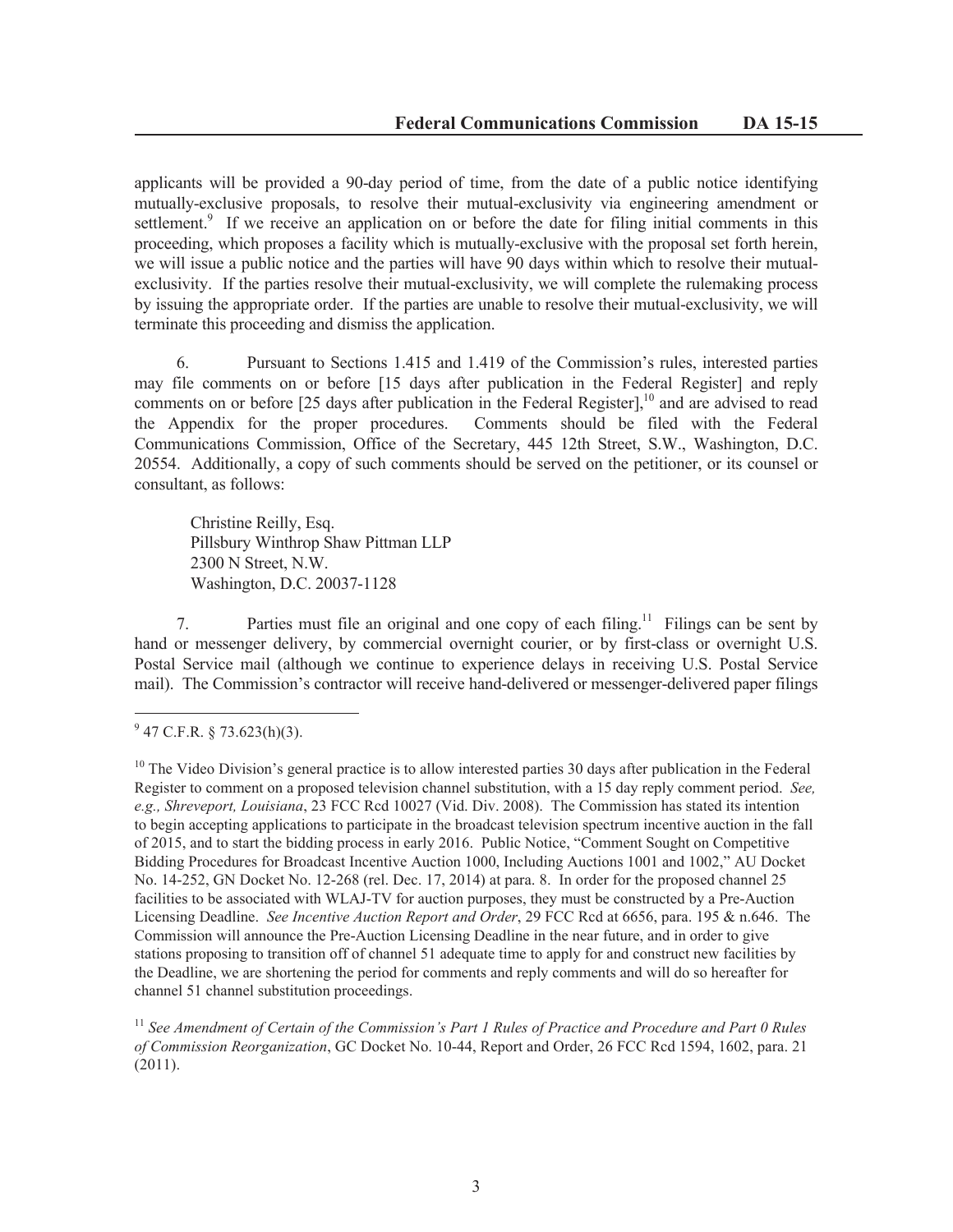for the Commission's Secretary at the FCC Headquarter Building located at  $445 \frac{12^{th}}{s}$  Street, S.W., Room TW-A325, Washington, D.C. 20554. The filing hours at this location are Monday through Friday, 8:00 a.m. to 7:00 p.m. All hand deliveries must be held together with rubber bands or fasteners. Any envelopes must be disposed of before entering the building. Commercial overnight mail (other than U.S. Postal Service Express Mail or Priority Mail) must be sent to 9300 East Hampton Drive, Capitol Heights, Maryland 20743. U.S. Postal Service first-class mail, Express Mail, and Priority Mail should be addressed to FCC Headquarters at 445 12th Street, S.W., Washington, D.C. 20554. All filings must be addressed to Marlene H. Dortch, Secretary, Federal Communications Commission, Office of the Secretary. Any filing that is not addressed to the Office of the Secretary will be treated as filed on the day it is received in the Office of the Secretary.<sup>12</sup> Accordingly, failure to follow the specified requirements may result in the treatment of a filing as untimely.

8. The Commission has determined that the relevant provisions of the Regulatory Flexibility Act of 1980 do not apply to a rule making proceeding to amend the DTV Table of Allotments, Section 73.622(i). This document does not contain proposed information collection requirements subject to the Paperwork Reduction Act of 1995, Public Law 104-13. In addition, therefore, it does not contain any proposed information collection burden "for small business concerns with fewer than 25 employees," pursuant to the Small Business Paperwork Relief Act of 2002, Public Law 107-198, § 3506(c)(4).

9. For further information concerning the proceeding listed above, contact Joyce L. Bernstein, Video Division, Media Bureau, (202) 418-1647. For purposes of this restricted notice and comment rule making proceeding, members of the public are advised that no *ex parte* presentations are permitted from the time the Commission adopts a Notice of Proposed Rule Making until the proceeding has been decided and such decision in the applicable docket is no longer subject to reconsideration by the Commission or review by any court. An *ex parte* presentation is not prohibited if specifically requested by the Commission or staff for the clarification or adduction of evidence or resolution of issues in the proceeding. However, any new written information elicited from such a request or any summary of any new information shall be served by the person making the presentation upon the other parties to the proceeding in a particular docket unless the Commission specifically waives this service requirement. Any comment which has not been served on the petitioner constitutes an *ex parte* presentation and shall not be considered in the proceeding. Any reply comment which has not been served on the person(s) who filed the comment, to which the reply is directed, constitutes an *ex parte* presentation and shall not be considered in the proceeding.

## FEDERAL COMMUNICATIONS COMMISSION

Barbara A. Kreisman Chief, Video Division Media Bureau

<sup>12</sup> *See* 47 C.F.R. § 1.7.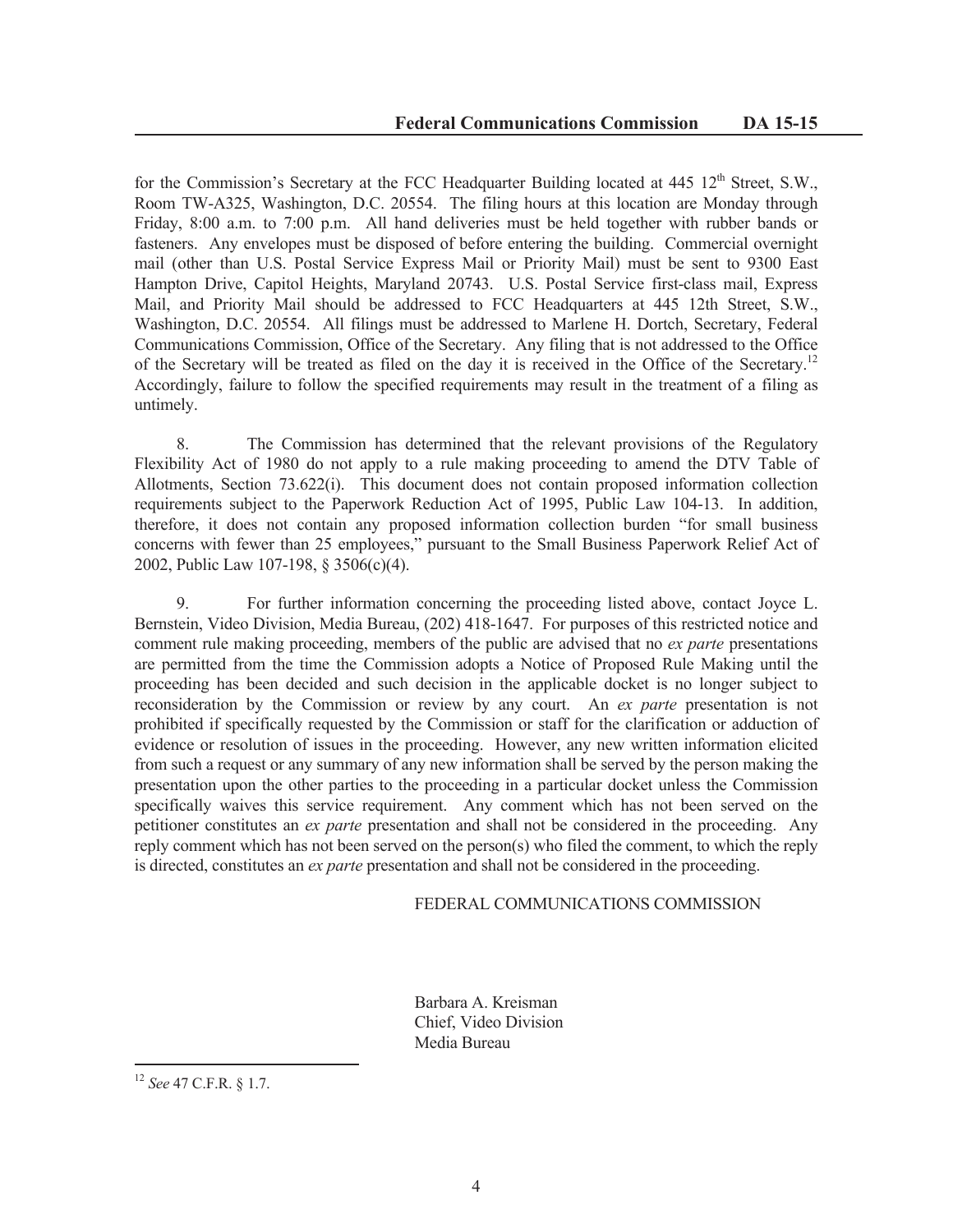# **APPENDIX**

1. Pursuant to authority found in 47 U.S.C. Sections  $4(i)$ ,  $5(c)(1)$ ,  $303(g)$  and (r), and 307(b) of the Communications Act of 1934, as amended, and 47 C.F.R. Sections 0.61, 0.204(b) and 0.283, IT IS PROPOSED TO AMEND the Post-Transition Table of DTV Allotments, 47 C.F.R. Section 73.622(i), as set forth in the *Notice of Proposed Rule Making* to which this *Appendix* is attached.

2. Showings Required. Comments are invited on the proposal(s) discussed in the *Notice of Proposed Rule Making* to which this *Appendix* is attached. Proponent(s) will be expected to answer whatever questions are presented in initial comments. The proponent of a proposed allotment is also expected to file comments even if it only resubmits or incorporates by reference its former pleadings. It should also restate its present intention to apply for the channel if it is allotted and, if authorized, to build a station promptly. Failure to file may lead to denial of the request.

3. Cut-off protection. The following procedures will govern the consideration of the filings in this proceeding;

(a) Counterproposals advanced in this proceeding itself will be considered, if advanced in initial comments, so that parties may comment on them in reply comments. They will not be considered if advanced in reply comments. (*See* Section 1.420(d) of the Commission's Rules.) Because the Commission has not yet lifted its freeze on the filing of petitions for rulemaking to establish new DTV channel allotments and for changes in community of license,<sup>13</sup> we will not consider counterproposals which propose new allotments or changes in community of license.

(b) With respect to petitions for rule making which conflict with the proposal in this Notice, they will be considered as comments in the proceeding, and Public Notice to this effect will be given as long as they are filed before the date for filing initial comments herein. If they are filed later than that, they will not be considered in connection with the decision in this docket.

(c) The filing of a counterproposal may lead the Commission to allot a different channel than was requested for any of the communities involved.

4. Comments and Reply Comments; service. Pursuant to applicable procedures set out in 47 C.F.R. Sections 1.415 and 1.420, interested parties may file comments and reply comments on or before the dates set forth in the *Notice of Proposed Rule Making* to which this *Appendix* is attached. All submissions by parties to this proceeding or by persons acting on behalf of such parties must be made in written comments, reply comments, or other appropriate pleadings. The person filing the comments shall serve comments on the petitioners. Reply comments shall be served on the person(s) who filed comments to which the reply is directed. A

<sup>&</sup>lt;sup>13</sup> *See* Public Notice, "Freeze on the Filing of Certain TV and DTV Requests for Allotment or Service Area Changes," 19 FCC Rcd 14810 (MB 2004).